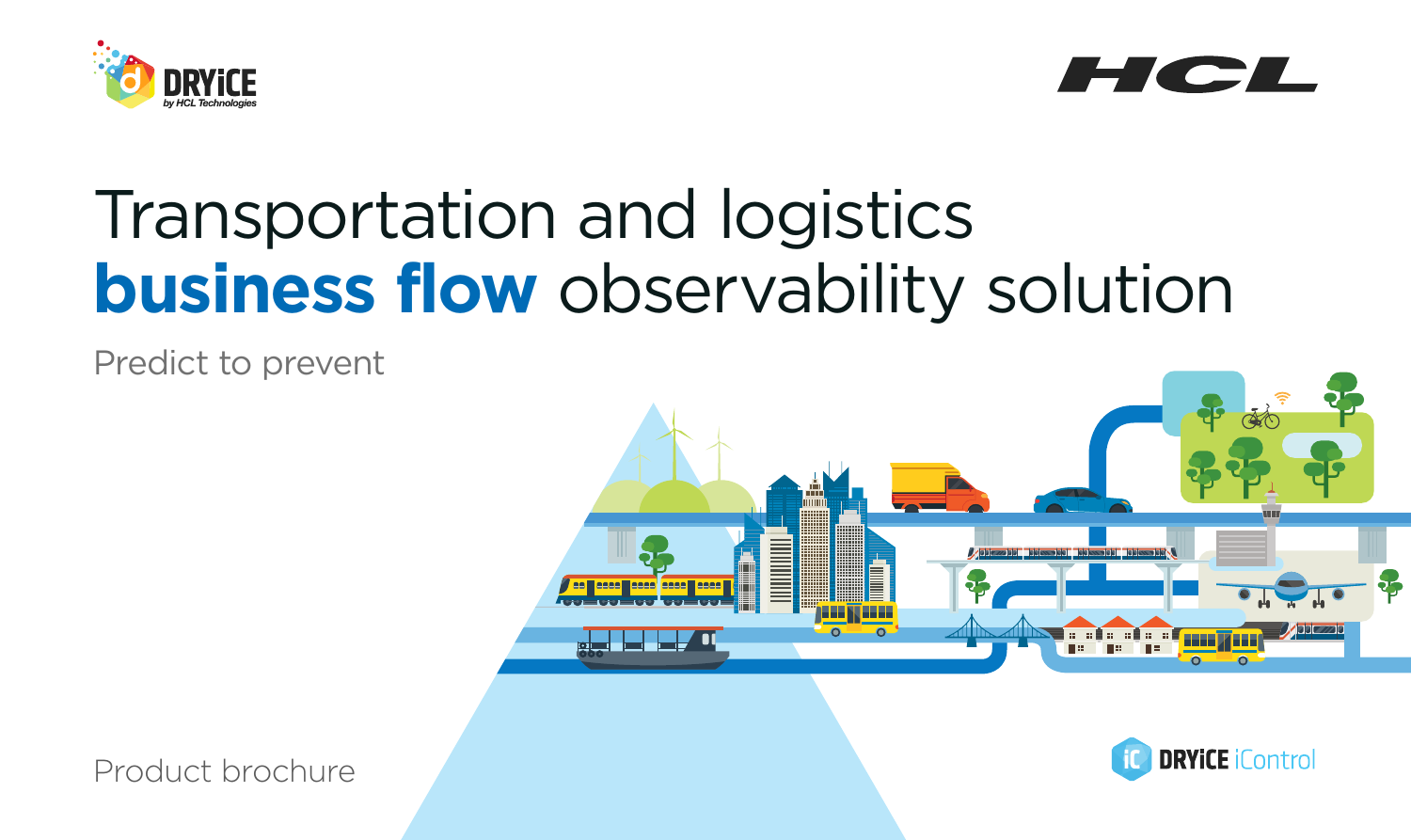

# Understanding the Transportation and Logistics industry

Transportation and Logistics industry is undergoing a massive evolution. Escalating customer expectations, fierce competition, and demand of lowering costs are among the factors driving this sector to reinvent business models.

Transportation and Logistics companies are adopting the disruptive technologies (AI/ML, Blockchain, Control Tower, etc.) to get the real-time insights enabling the organizations to improve the operational efficiency, enhance the visibility, and sustain in this dynamic market.

Backed by the diverse technology stack, Transportation and Logistics business processes often span across multiple business functions that complicates tracking, avoidance of non-compliance, on-time deliveries, and refining the business processes to plug any revenue leaks. Thus, enterprises require a holistic view of critical data and business processes across organizational boundaries to minimize operational costs, maximize revenue, pre-emptively identify, and mitigate potential risks, and improve the time-to-market.

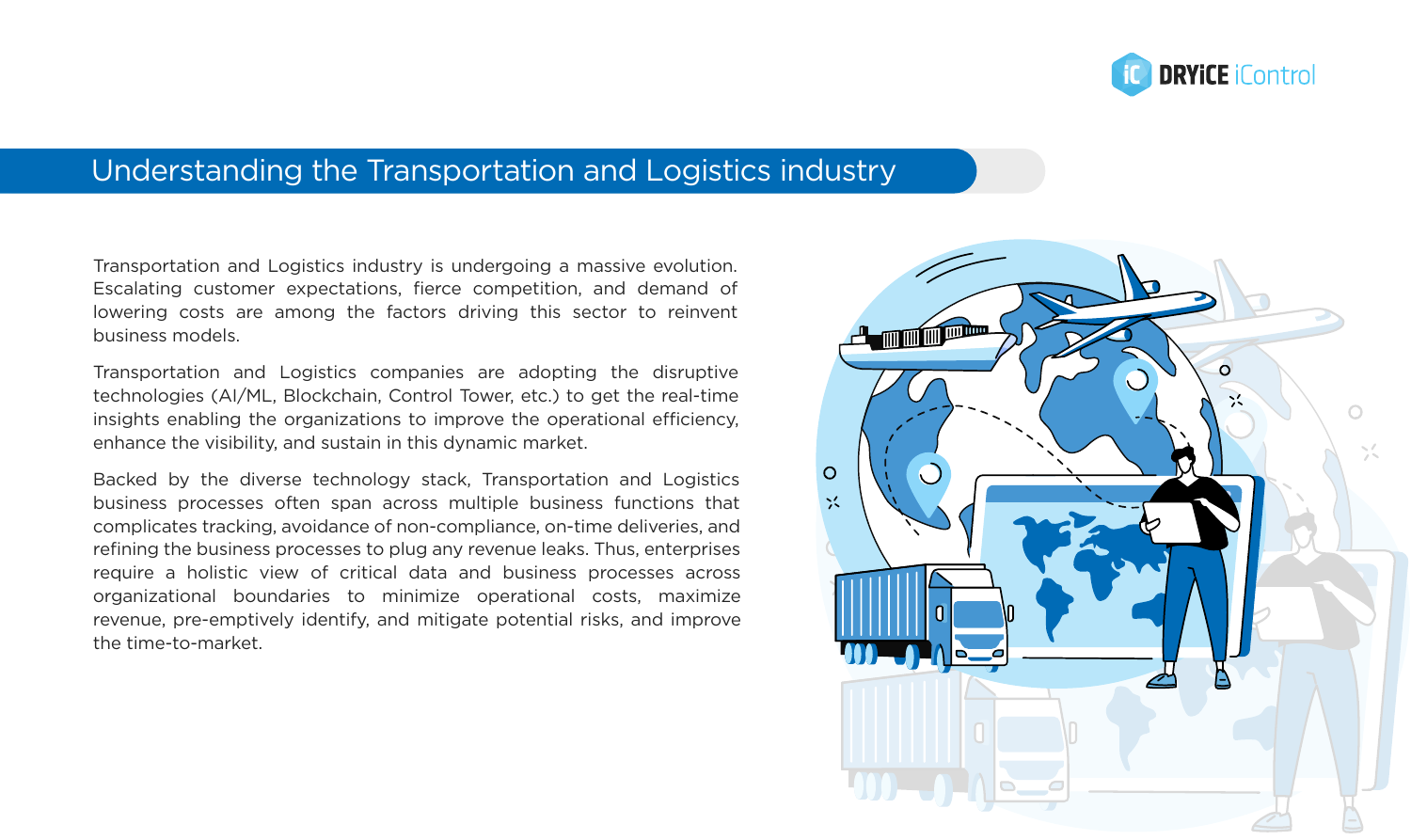

# Value of DRYiCE™ iControl for Transportation and Logistics

DRYiCE iControl (iControl) is a business flow observability solution for Transportation and Logistics industry that provides real-time and actionable visualization of the full set of business processes, their integration, and associated systems, providing business and technology operations a granular view into process capability against key performance indicators and defined service level agreements. It regulates the health of business processes with IT data, predicts and analyzes the business impact of any modifications made to the process, and identifies potential process optimization areas.

iControl enables the stakeholders to improve the decision-making process of various business functions like Route Planning, Vehicle Planning, Freight Planning, Rescheduling, Pickup Management, and many more. With iControl, organizations can go beyond the traditional monitoring of business processes and leverage next-gen observability to provide actionable insights to predict, prevent, and correct potential issues and performance bottlenecks.

iControl is embedded with industry process intelligence and is backed by HCL's experience in delivering business process services to Transportation and Logistics enterprises. We have funnelled decades of industry expertise gained while managing some of the industry's largest IT infrastructures into creating a product that provides an end-to-end view with comprehensive insights for forecasting and resolving possible risks.

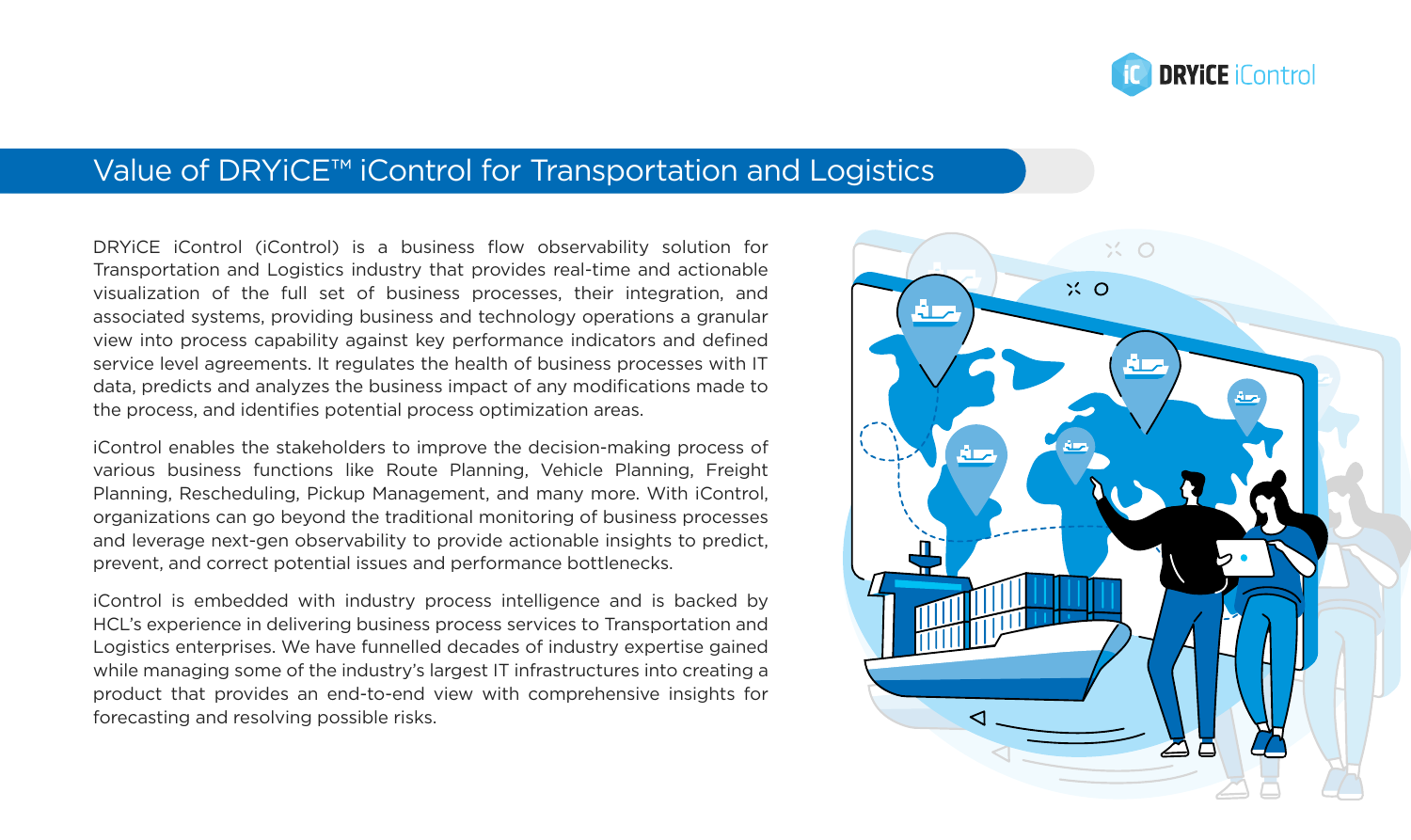

# Key industry challenges addressed



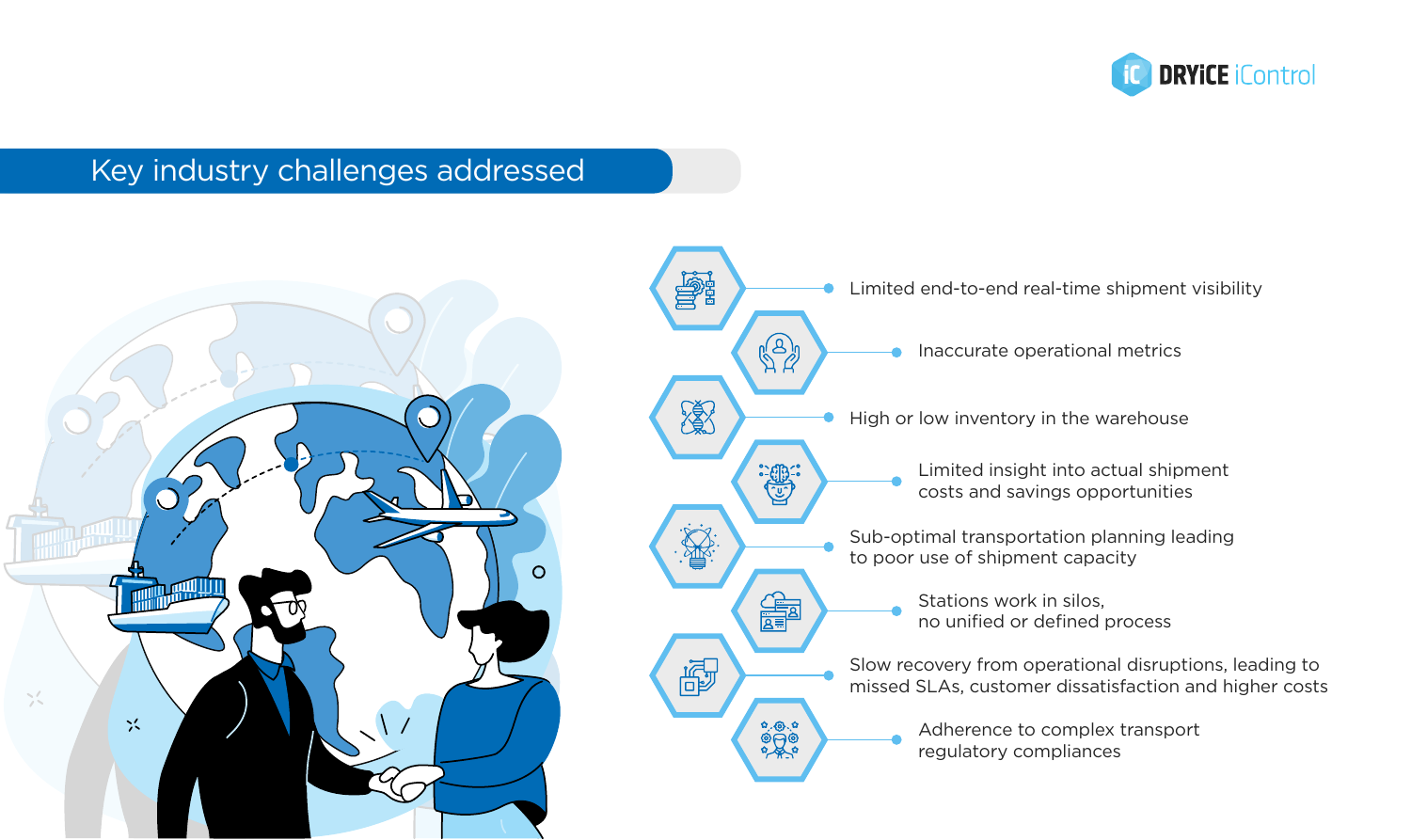

# Key features

#### **Realtime Process Performance Visualization**

Ability to track business flows and provide real-time performance view of critical business controls

#### **Hierarchical & Impact Drilldowns**

View performance of critical business controls at the highest level with the ability to drill-down through increased levels of granularity

#### **Predictive Analytics**

Leverage machine learning engine to provide trend prediction based on historical data

#### **Enterprise View**

Ability to roll-up status of controls (using weightings) to provide a holistic view of functions, geographies and other key reporting groups

> **Cloud Ready Deployment** Splunk Cloud Certified

#### **Flexible Data Grouping & Reporting**

Ability to define 'custom' reporting groups for further analysis

#### **Weighted Aggregations**

Ability to assign weighting to critical controls that are taken into consolidated target and flow dashboards and reporting to provide views at  $\bullet$ multiple levels

#### **Customizable Persona Based Dashboards**

Personalized view of critical controls and performance for faster decision making

#### **Operational View**

Provide reporting of KPI performance for flow and dimensions over time Create views of business operations by user type Explore KPI performance data for deep dive analysis

#### **Intuitive Flow Designer**

Create and store business flows and process steps Expand process steps into sub-flows

#### **Business Controls Powered By Rules Engine**

Business KPIs linked to operators and owners to measure performance and provide transparency on responsibilities

#### **Industry Solution Pack**

Ready templated flows to accelerate creation of Banking, Retail, Life Sciences and Healthcare, Energy and Utility, Oil and Gas, Insurance, Manufacturing, Transportation & Logistics, Travel, Aerospace & Defense, and IT Service Management specific new flows

#### **Intelligent Alerts**

Granular control over alerts that integrate anomaly detection with alert systems

#### **Role Based Access Control**

Restrict access to edit controls to **authorized personnel to maintain an** audit of change history

#### **DRYICE iControl IC**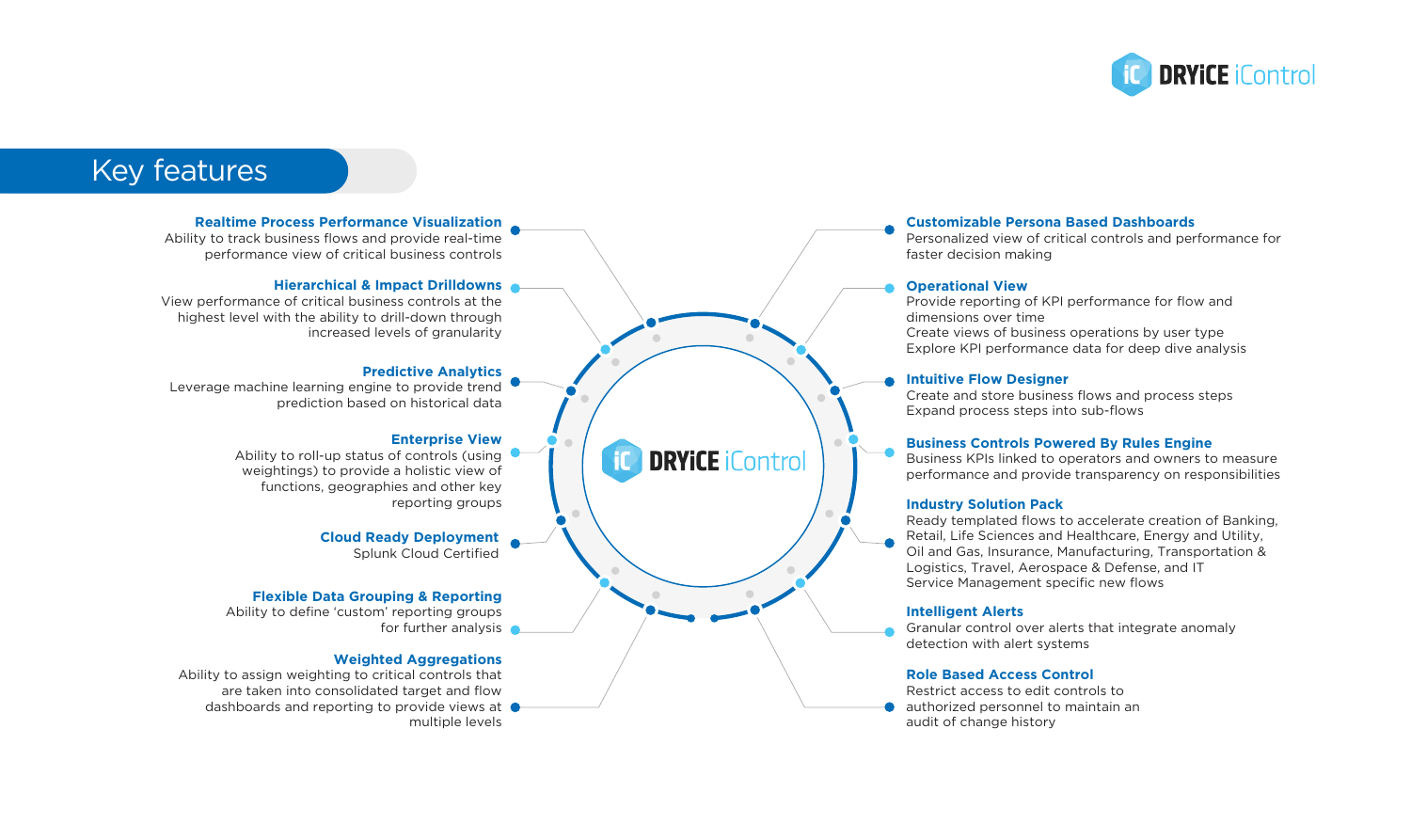

## Key benefitsEnhanced customer satisfaction and service reliability Proactive identification of  $\bullet$ Reduction in manual early/delayed shipments errors and subjectivity Intelligent, real-time, and Real-time exceptions actionable shipment insights monitoring Automated measurement Accurate visibility and CON of KPIs for shipment and increased operational carrier productivity Accurate planning and forecasting based on  $\bullet$ **The Manufacturer** granular data **BELITY plus but 1**  $\bullet$  $\bullet$ /polozzaloja | dolessa | dol | dolessa | dol | dolessa | dol. ness Mosse (sees Mess)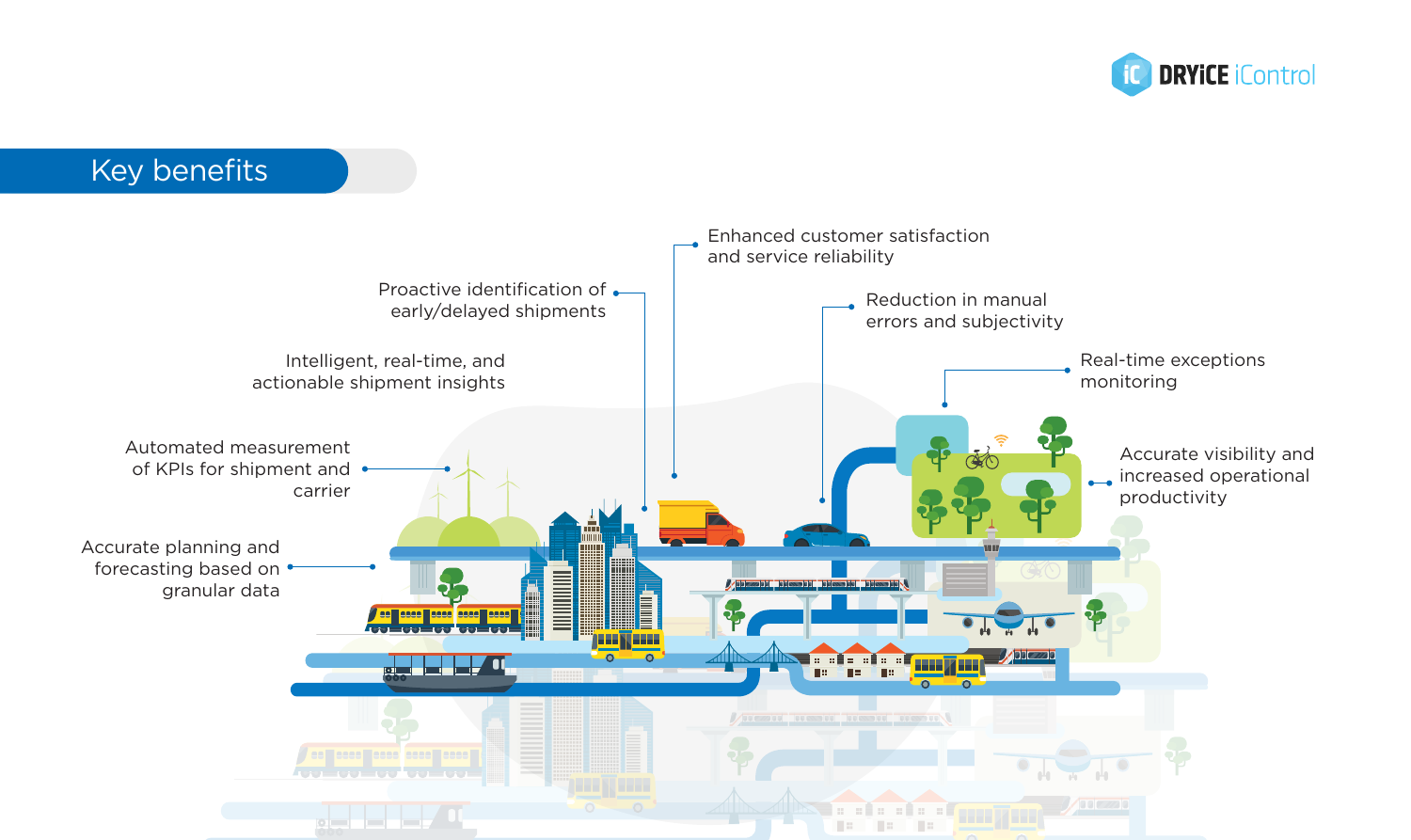

# Industry use cases

## **Transportation/logistics cost reduction**

## **Operational cost reduction iControl observes**

Timely equipment driver availability and assignments

Idle time of transportation resources (i.e., dwell times)

Trailer capacity utilization

Faster shipment order processing, and transportation planning

## **E2E supply chain visibility**

**E2E supply chain visibility iControl displays**

Network bottleneck detection and derive alternative path

Full cycle shipment tracking (order initiation through financial settlement)

Analyze broader network impacts and root analysis

# **Financial reconciliation**

## **Accurate and timely financial reconciliation iControl learns**

Procure-to-pay cycle breaches (i.e. variance between shipment invoice and quote)

Timely claims processing

Timely financial settlement (posting to GL)

Profitable analysis at shipment, carrier & customer level

0

## **Improved customer service**

### **Customer service assurance iControl presents**

Customer ETA variance alerts

Shipment performance history

Timely customer receipt and acknowledgement

Customer level real-time tracking and reporting